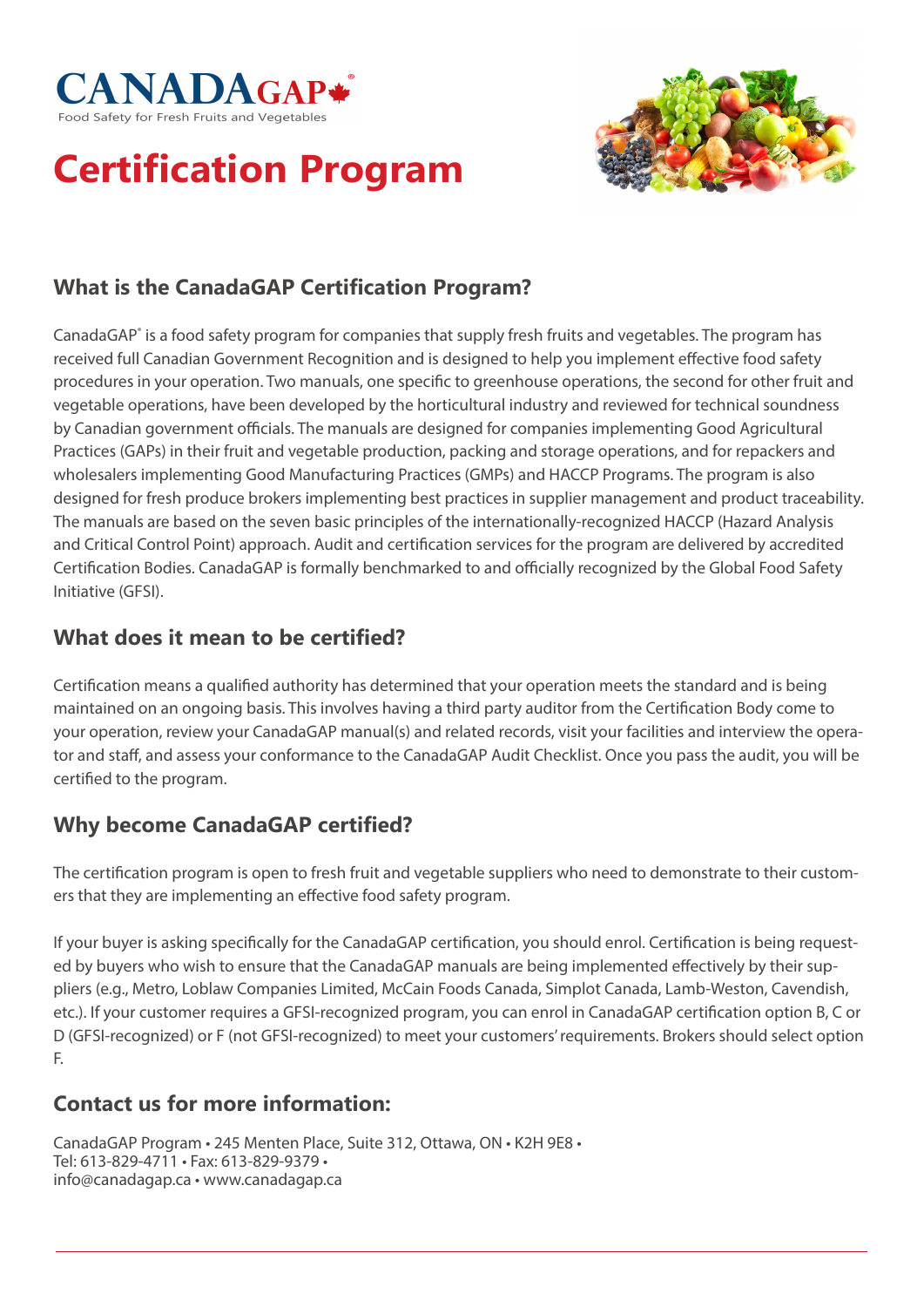## **Certification Options**

CanadaGAP has been designed to be as flexible and responsive as possible to developments within a dynamic industry.

Choose the option that meets your customer(s)' requirements. If in doubt, ask your buyer for clarification.

| <b>Recognized by</b>                                                                | <b>Option</b>                                                     | <b>Audit Frequency</b>                                                                                                                                                                                                                                     | <b>Features</b>                                                                                                                                                                                                                                                      |
|-------------------------------------------------------------------------------------|-------------------------------------------------------------------|------------------------------------------------------------------------------------------------------------------------------------------------------------------------------------------------------------------------------------------------------------|----------------------------------------------------------------------------------------------------------------------------------------------------------------------------------------------------------------------------------------------------------------------|
| Canadian<br>Government Food<br>Safety Recognition<br>Program<br>Not GFSI-recognized | A <sub>1</sub><br>Individual<br>Supplier                          | $\blacktriangleright$ Every 4 years – scheduled audit<br>on-site<br>► Could also be selected for random<br>audit in Years 2, 3 and 4 of the<br>cycle                                                                                                       | ▶ Year 1 on-site audit by 3rd party Certification<br>Body (CB)<br>Annually - if not selected for random audit,<br>complete sworn declaration and self-<br>must<br>assessment<br>Annually $-$ 3rd party CB reviews declarations<br>and<br>self-assessments            |
| Canadian<br>Government Food<br>Safety Recognition<br>Program<br>Not GFSI-recognized | A2<br>Individual<br>Supplier                                      | $\blacktriangleright$ Every 4 years – on-site audit (sched-<br>uled or random)<br>No more than 4 years between on-<br>site audits. If selected for a random<br>audit, scheduled audit date will be<br>extended to four years from the<br>random audit date | $\triangleright$ Year 1 is always a scheduled audit by the 3rd<br>party CB<br>Annually - if not selected for random audit,<br>must<br>complete sworn declaration and self-assess-<br>ment<br>Annually – 3rd party CB reviews declarations<br>and<br>self-assessments |
| <b>GFSI</b><br>Canadian<br>Government Food<br>Safety Recognition<br>Program         | B<br>Group<br>Certification                                       | Annually - Group must internally<br>audit all member farms, central<br>facilities and Management System<br>Annually - 3rd party CB audit of<br><b>Group Management System</b><br>Annually – Sampling audits by $CB$<br>of group members                    | Group must run its own internal Management<br>System<br>and effectively act as CB for its members<br>Group Management System is subject to over-<br>sight by 3rd party CB<br>Design of Option B was based on GLOBALG.A.P<br>requirements                             |
| <b>GFSI</b><br>Canadian Govern-<br>ment Food Safety<br>Recognition Program          | C<br>Individual<br>Supplier                                       | $\blacktriangleright$ Annual                                                                                                                                                                                                                               | • On-site audit by 3rd party CB                                                                                                                                                                                                                                      |
| <b>GFSI</b><br>Canadian<br>Government Food<br>Safety Recognition<br>Program         | D<br>Individual<br>Repacking<br>and Whole-<br>sale Opera-<br>tion | $\blacktriangleright$ Annual                                                                                                                                                                                                                               | ▶ On-site audit by 3rd party CB<br>Repacking and wholesaling components meet<br>international benchmarking requirements                                                                                                                                              |